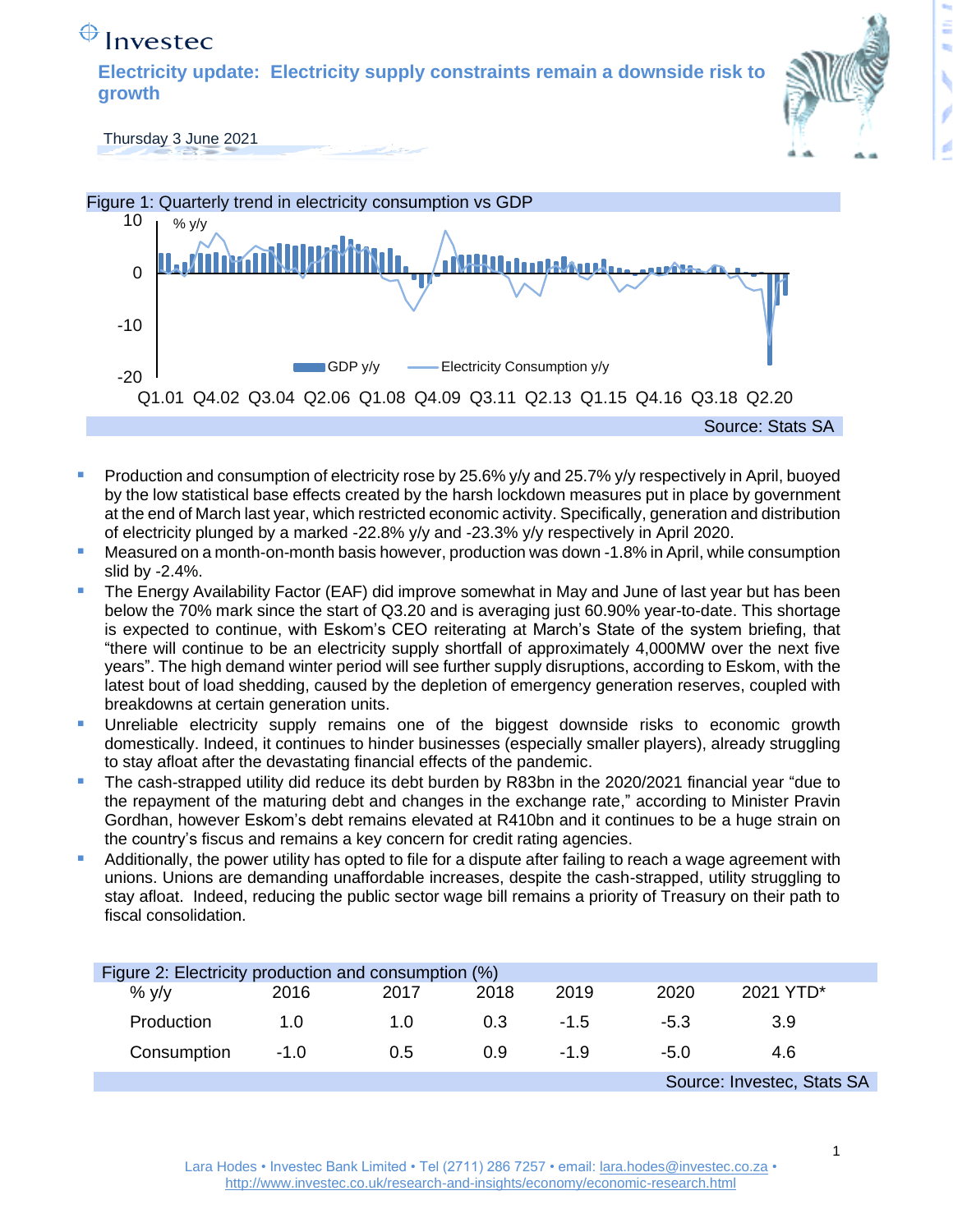

Avg. Price Adjustment CPI

Source: Eskom. Stats SA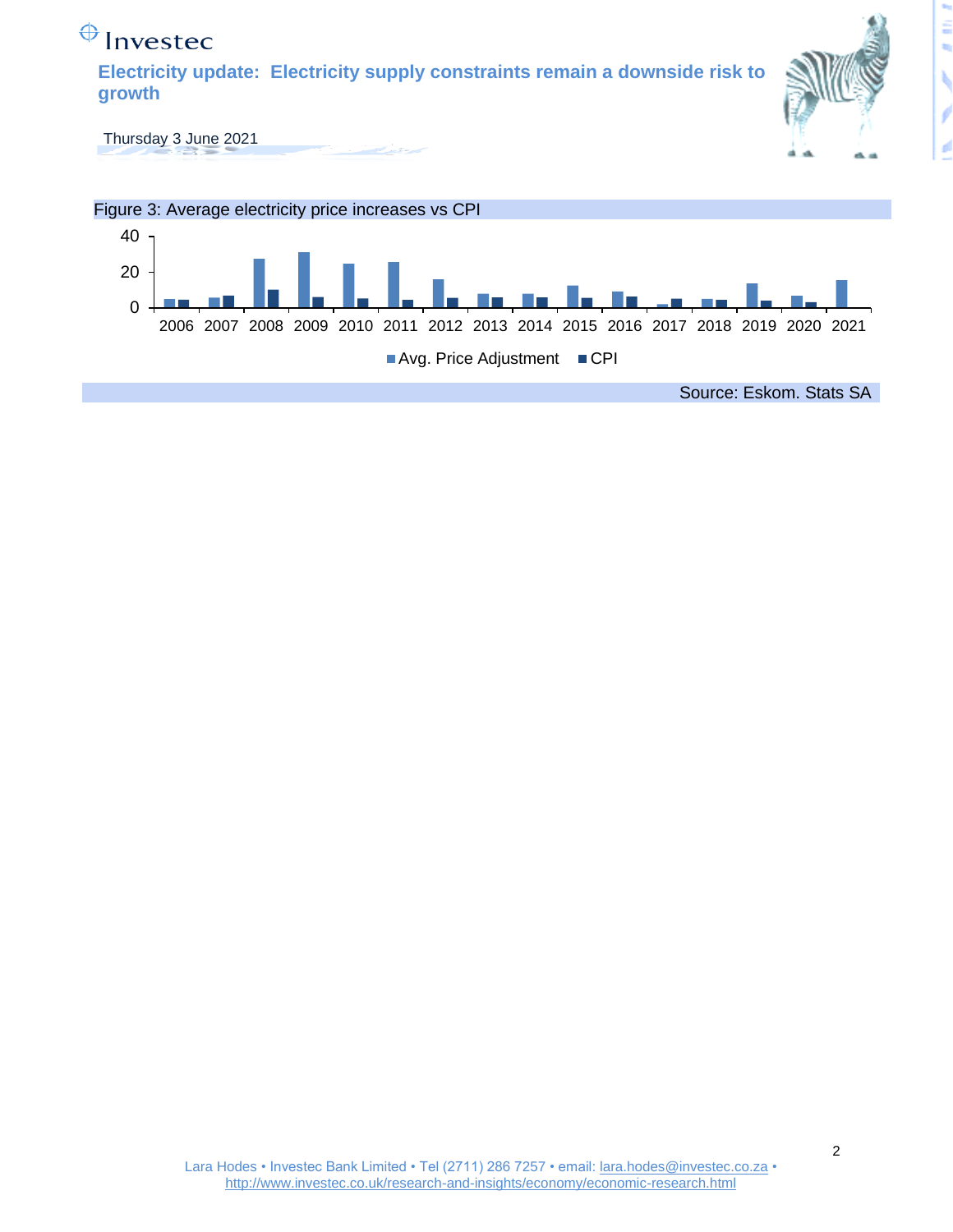## $\bigoplus$  Investec

**Electricity update: Electricity supply constraints remain a downside risk to growth** 



Thursday 3 June 2021

Important Disclaimer – please read

For the purposes of this disclaimer, Investec shall include Investec Bank Limited, its ultimate holding company, a subsidiary (or a subsidiary of a subsidiary) of that entity, a holding company of that entity or any other subsidiary of that holding company, and any affiliated entity of any such entities. "Investec Affiliates" shall mean any directors, officers, representatives, employees, advisers or agents of any part of Investec.

The information and materials presented in this report are provided to you solely for general information and should not be considered as an offer or solicitation of an offer to sell, buy or subscribe to any securities or any derivative instrument or any other rights pertaining thereto.

The information in this report has been compiled from sources believed to be reliable, but neither Investec nor any Investec Affiliates accept liability for any loss arising from the use hereof or makes any representations as to its accuracy and completeness. Any opinions, forecasts or estimates herein constitute a judgement as at the date of this report. There can be no assurance that future results or events will be consistent with any such opinions, forecasts or estimates. Past performance should not be taken as an indication or guarantee of future performance, and no representation or warranty, express or implied is made regarding future performance. The information in this report and the report itself is subject to change without notice. This report as well as any other related documents or information may be incomplete, condensed and/or may not contain all material information concerning the subject of the report; its accuracy cannot be guaranteed. There is no obligation of any kind on Investec or any Investec Affiliates to update this report or any of the information, opinions, forecasts or estimates contained herein.

Investec (or its directors, officers or employees) may, to the extent permitted by law, own or have a position or interest in the financial instruments or services referred to herein, and may add to or dispose of any such position or may make a market or act as a principal in any transaction in such financial instruments. Investec (or its directors, officers or employees) may, to the extent permitted by law, act upon or use the information or opinions presented herein, or research or analysis on which they are based prior to the material being published. Investec may have issued other reports that are inconsistent with, and reach different conclusions from, the information presented in this report. Those reports reflect the different assumptions, views and analytical methods of the analysts who prepared them. The value of any securities or financial instruments mentioned in this report can fall as well as rise. Foreign currency denominated securities and financial instruments are subject to fluctuations in exchange rates that may have a positive or adverse effect on the value, price or income of such securities or financial instruments. Certain transactions, including those involving futures, options and other derivative instruments, can give rise to substantial risk and are not suitable for all investors.

This report does not contain advice, except as defined by the Corporations Act 2001 (Australia). Specifically, it does not take into account the objectives, financial situation or needs of any particular person. Investors should not do anything or forebear to do anything on the basis of this report. Before entering into any arrangement or transaction, investors must consider whether it is appropriate to do so based on their personal objectives, financial situation and needs and seek financial advice where needed.

No representation or warranty, express or implied, is or will be made in relation to, and no responsibility or liability is or will be accepted by Investec or any Investec Affiliates as to, or in relation to, the accuracy, reliability, or completeness of the contents of this report and each entity within Investec (for itself and on behalf of all Investec Affiliates) hereby expressly disclaims any and all responsibility or liability for the accuracy, reliability and completeness of such information or this research report generally.

The securities or financial instruments described herein may not have been registered under the US Securities Act of 1933, and may not be offered or sold in the United States of America or to US persons unless they have been registered under such Act, or except in compliance with an exemption from the registration requirements of such Act. US entities that are interested in trading securities listed in this report should contact a US registered broker dealer.

For readers of this report in South Africa: this report is produced by Investec Bank Limited, an authorised financial services provider and a member of the JSE Limited.

For readers of this report in United Kingdom and Europe: this report is produced by Investec Bank Plc ("IBP") and was prepared by the analyst named in this report. IBP is authorised by the Prudential Regulation Authority and regulated by the Financial Conduct Authority and the Prudential Regulation Authority and is a member of the London Stock Exchange. This report is not intended for retail clients and may only be issued to professional clients and eligible counterparties, and investment professionals as described in S19 of the Financial Services and Markets Act 2000 (Financial Promotions) Order 2005.

For readers of this report in Ireland: this report is produced by Investec Bank plc (Irish Branch) and was prepared by the analyst named in this report. Investec Bank plc (Irish Branch) is authorised by the Prudential Regulation Authority in the United Kingdom and is regulated by the Central Bank of Ireland for conduct of business rules.